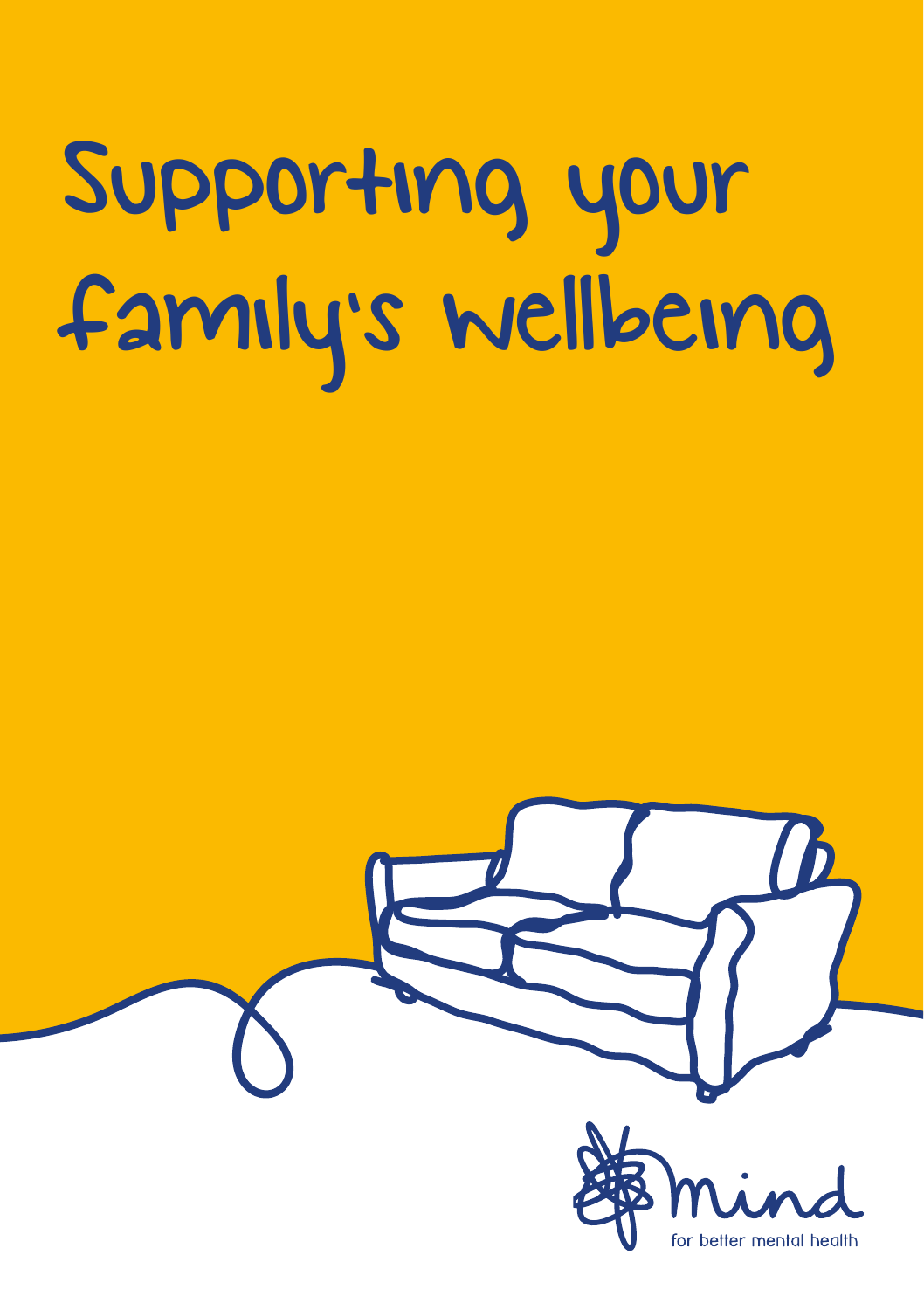## Understanding wellbeing

Mental wellbeing describes your mental state – how you are feeling and how well you can cope with day-to-day life.

Our mental wellbeing is dynamic. It can change from moment to moment, day to day, month to month or year to year.

This leaflet will give you some ideas around how to support wellbeing in your family in five easy steps, making it fun for everyone involved.

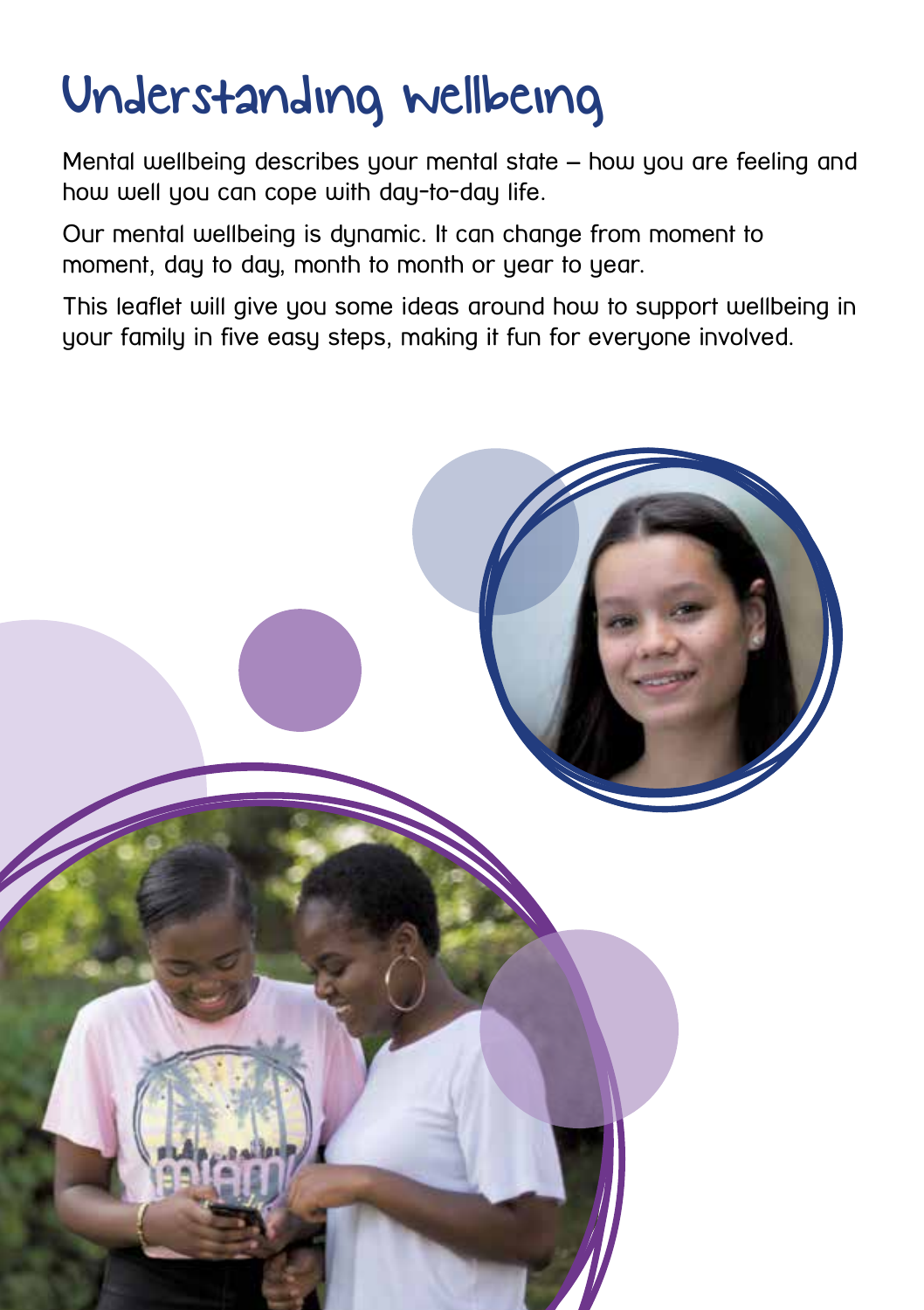## The five ways to wellbeing

The five ways to wellbeing have been researched thoroughly, and there is lots of evidence to show that they can improve our ability to feel good and function well.

#### **Connect**

**…with people around you, your family, friends, colleagues and neighbours.** 

Put five minutes aside to find out how a member of your family really is. Spend time strengthening those relationships.

#### **Be active**

**…by doing something you can all enjoy together.** 

You don't have to go to the gum to be active. Take a walk, spend some time gardening or do an activity such as cucling, or having a kick about in your local park.

#### **Take notice**

**…by being more aware of your surroundings and what is happening right now, for example the changing seasons, or sights on your way to school or work.** 

Ask your child what was good about their day.